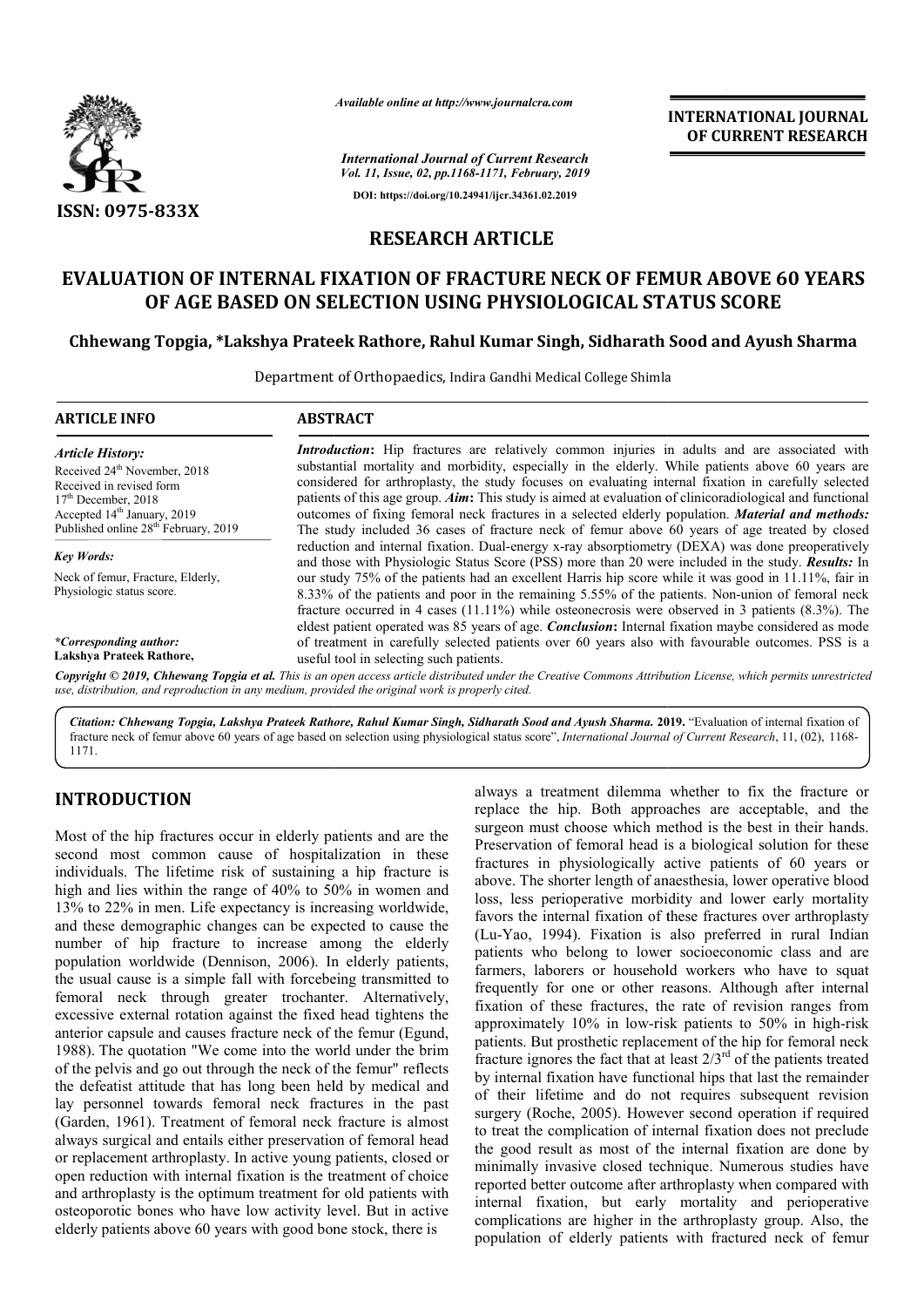comprises several subpopulations ranging from absolutely fit patients capable of living independently to unhealthy bedridden individuals. Hence it is not likely that one method would be optimum for all of the subpopulations.

#### **MATERIAL AND METHODS**

The present study was conducted in the Department of Orthopaedic Surgery Indira Gandhi Medical College (IGMC), Shimla. The study included 36 cases of fracture neck of femur above 60 years of age treated by closed reduction and internal fixation. The inclusion criteria were: unilateral fracture neck of femur in patients above 60 years of age and displaced fracture of femoral neck with PSS> 20. Pathological fractures and fracture neck of femur with advanced osteoarthritis of ipsilateral were not included. Prospective cases included the patients operated from June 2015 to June 2017. After reporting to the hospital detailed history was obtained from the patient and the attendants. Assessment of patient was done for fracture neck of femur, other associated injuries and the general condition of the patients. DEXA of the normal hip was done in all patients above 60 years of age. PSS scoring was done and the patients who fulfilled the inclusion criteria were included in the study. Closed reduction of fracture neck of femur was done by one or other method after anaesthesia. If reduction was not achieved by one method; then the other method was tried to achieve the acceptable reduction namely Whitman's method, Leadbetter technique, Smith-Peterson method and Flynn's technique. Garden alignment index and Lowell's criteria were used to evaluate the acceptability of the reduction achieved failing which, the hip was remanipulated. We were able to achieve closed reduction in all 36 cases. After following standard technique for exposure of lateral wall of femoral shaft, fixation was done using either partially threaded cancellous screws (PTCS) or dynamic hip screws (DHS) with locking side plate. Post-operatively, patients were discharged after two dressings on  $2<sup>nd</sup>$  and  $5<sup>th</sup>$  day. Sutures removed on  $14<sup>th</sup>$ day. Patients were switched on to toe touch weight bearing which was gradually increased depending on stability of fixation and patient compliance. Every patient was advised to come for follow up at 6 weeks interval till fracture union or some complication occurs. Functional scoring was done every time according to Modified Harris hip score and were categorized into excellent, good, fair or poor result.

### **RESULTS**

A total of 36 patients with fracture neck of femur were included in the study. The age ranged from 60-85 years. Most of the patients (88.88%) were between the ages of 60-69 years and the mean age in our study was  $66.7 \pm 4.7$  years. Males predominated and comprised 61.11% of the total number of patients. Right sided fractures of neck of femur were more common than the left (55.55% versus 44.44%). Maximum number 88.88% of patients had history of fall from low height while 11.11% presented with roadside accident. Garden type III and type IV fractures predominated in our study. 19 (52.77%) patients had type III and 14 (38.88%) patients had type IV fracture. 3 (8.33%) patients had Garden type II fractures. 21 (58.33%) patients were having a score between 20 to 25 and 15 (41.66%) patients had score > 25. Most (50%) of the patients were operated between 6 to 72 hours while 41.66% were operated between 72 hours to 7 days after injury. All those patients who were operated after one week were

either presented late to the hospital or were having associated injuries or co-morbid conditions affecting fitness for surgery and anaesthesia. In our study, maximum number (50%) of patients had duration of hospital stay of less than one week. The minimum number of days of hospital stay was 5 days and the maximum was 22 days with a mean duration of  $7.61 \pm 3$ days. In majority (88.88%) of our patients, fixation was done with partially threaded cancellous screws. We used three cannulated screws in all the patients with 2 washers in 14 (38.88%) patients and 3 in 18 (50%) patients. Sliding hip screw was used for fixation in 4 (11.11%) of the patients with Pauwel type III fracture pattern.PTCS were placed in triangular configuration in 62.50% of patients and inverted triangle in 37.50% of patients. In our study 75% of the patients had an excellent Harris hip score while it was good in 11.11%, fair in 8.33% of the patients and poor in the remaining 5.55% of the patients (Table 1).Early post operative superficial infection occurred in 11.11% of our patients which cleared with prolonged antibiotics. In long term follow up, non-union were seen in 11.11%, osteonecrosis in 8.33% and intraarticular protrusion of screw in 2.77% of patients. Minor screw back out was noted in 22 (73.33%) of patients out of 32 patients who were fixed with PTCS and did not affect the outcome (Table 2).

#### **DISCUSSION**

Fracture neck of femur is frequent and severe injury with consequent high morbidity and mortality. Osteoporosis, comorbidities, increased incidence of trivial trauma increases the incidence and complicates the treatment of these fractures. Management poses a challenge to the Orthopaedic surgeon especially in the elderly patient with medical co-morbidities. The optimum treatment of these fractures remains a matter of debate. In its true sense it is the "unsolved fracture". Nonunion and early fixation failure is frequently observed in elderly as a result of osteoporosis and other factors which include age, degree of displacement, fracture line, degree of comminution and quality of reduction (Parker, 1994). Various authors demonstrated the rate of non-union and early fixation failure in 10% to 45% of elderly patients undergoing osteosynthesis (Blomfeldt, 2005). In our study, non-union of femoral neck fracture occurred in 4 cases (11.11%). Functional results were fair in 2 and poor in 2 patients as per Harris hip score. The incidence of non-union in our study was close to the lower side of the range reported in literature. It was markedly lower than 34.5% reported by Parker *et al* (Sciard, 2011) and 24.2% reported by Cao *et al* (Cao, 2014). This lower incidence may be due to the selection of healthier individuals with good bone stock in our study. Carpintero *et al* reported the incidence of avascular necrosis of the femoral head to be in 9%-18% of patients, between two and eight years post-fracture; risk factors include the degree of fracture displacement, patient age and delay in surgical treatment (Carpintero, 2014). Asnis and Wanek-Sgaglione retrospectively reviewed the results of stabilization of femoral neck fractures with cannulated screws in 141 elderly patients. Thirteen patients (9.2%) developed osteonecrosis within twenty-four months. Osteonecrosis developed in thirteen additional patients during 8 years of follow-up, out of which 8 patients had displaced fractures. Osteonecrosis occurred in 19.5% patients who had Garden type II fracture, in 20% of type III and in 30% of type IV fractures (Asnis, 1994). In our study, avascular necrosis was observed in 3 patients (8.3%) which resembles most of the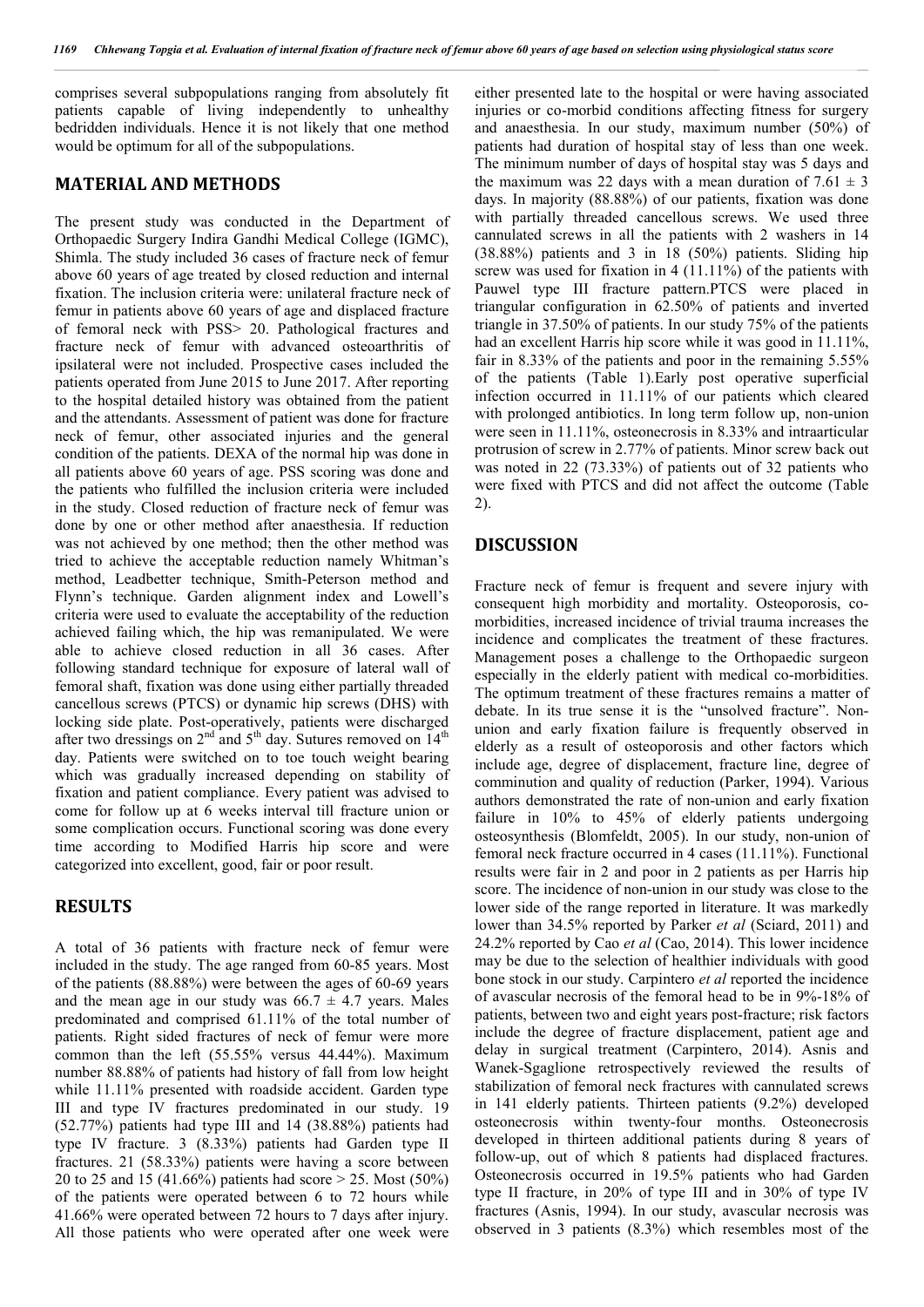recent studies. Two of our patients were males and all were aged less than 70 years. Functional results as per Harris Hip score were fair in these 3 patients. Type of implant has an important influence on complications. During fixation of the femoral neck fracture, if screw insertion is not proper they will cut through the upper and lower cortex and sometimes the screw will penetrate the head. Incidence of 3 to 13% of intraarticular screw protrusion have reported in literature.<sup>12</sup>In the present study, intra-artricular protrusion of superior screw was observed in a 74-year-old male patient (Garden type III) on 6 weeks follow-up. The patient had a good functional result and is on regular follow up. Although intra-articular cut out of lag screw have been reported more in fixation by Dynamic hip screw, none of our patients fixed with dynamic hip screw developed this complication.

Mortality rate after hip fracture in elderly patients at 1 year varies between 14% - 36% and it increase with passage of time (Swiontkowski, 1987). Patients with serious comorbidities like chronic obstructive pulmonary disease, acute chest infection, heart failure, and malignancies etc have higher mortality rate (Carpintero, 2014). Mortality is also influenced by preoperative cognitive state, medical comorbidities, ambulatory state of the patient.In our study, no mortality was observed among 36 patients. Harris hip score is one of the most widely used rating system for disabled hips, have high reliability, validity and used by many authors to analyze the final results after fracture neck of femur. In our study, 75% of the patients had excellent score, 11.1% had good outcome while it was fair in 8.33% and poor in 5.55% of the patients respectively. Neeraj Aggarwal *et al* did a prospective study that included 62 patients over 60 years of age treated by cancellous screw fixation or arthroplasty. They reported mean Harris hip score of 91.8 in internal fixation group at one year follow up. In this study, excellent to good/fair scores were observed in 82% patients and poor in 17.94% patients treated by internal fixation (Agarwal, 2017). Cao *et al* 2014 compared the outcome of closed reduction internal fixation and total hip arthroplasty for displaced fracture neck of femur in patients above 65 years age and reported the excellent score in 72.6% of the patients of internal fixation group.<sup>9</sup> Various authors have observed satisfactory Harris hip score in majority of patients after fixation of fracture neck of femur they also observed that Harris hip score improved considerably from 3 month to 1 year follow-up.13Excellent to good/fair score was observed in 94.4% of patients which was better than above mentioned studies and many other studies.

Many studies have shown there is a positive interrelationship between the stability of fixation and the bone density of the bone being operated, although, all these were cadaveric studies (Sjostedt, 1994; Levi, 1996; Jenny, 1999 and Clark, 1990).In the past it has been suggested that bone density measurement maybe used to select patients who are more suitable for internal fixation (Swiontkowski, 1987). After retrospective cohort analysis by Weinrobe M *et al* in 1998 and by Spangler L *et al* in 2001, this hypothesis was reaffirmed (Weinrobe, 1998 and Spangler, 2001). Nonetheless, in clinical practice bone densitometry alone cannot be used for decision making but other factors like, age, gender, fracture displacement, implant used, the time to surgery, pre-existing morbidity, and the angle of the fracture all call for attention (Parker, 2002; Raaymakers, 2002; Baitner, 1999 and Hammer, 2005). Physiological status score is one such tool which has been used in all cases of our study and the results are pointing that it has

served the purpose of the study well. Nevertheless, in the past, there have been studies negating this correlation as well (Heetveld, 2005). Life expectancy has been on the rise in most of the countries forasmuch as the last century and till today it is not appearing to decrease (Parker, 2002). Longevity is on the rise, ergo, there can be an expected increase in the incidence and burden associated with the morbidity and mortality associated with fracture neck of femur. All our patients were relatively healthy individuals having good bone quality and activity level.Better score of our study may be because of strict inclusion criteria which take into consideration, the physiologic status score in addition to fracture characteristics. The hypothesis of this study to find out the results of internal fixation in elderly neck of femur fractures with patient selection using PSS has shown considerably acceptable results with low incidence of complication. Hence surgical decision making should be personalized to each patient according to accurate mortality and morbidity assessment. Accordingly, it will not be wrong to comment that a category of patients above the age of 60 years maybe good candidates for internal fixation rather than replacement with expectedly good outcomes. Be that as it may, the study does lack a few shortcomings like small number of patients, shorter follow up period and strict inclusion criteria as we selected relatively healthy patients having good pre-injury activity level.On that account, it may not be wrong to suggest that some patientswho have a higher life expectancy and are leading an active life prior to injury, may be good candidates for internal fixation since any complication may be effectively dealt with arthroplasty later on (Parker, 2002).

#### **Conclusion**

Fracture neck of femur in elderly patients is difficult to manage and requires skillful surgical expertise and close follow up. The present study has shown that the complications of displaced femoral neck fracture were not as high as previously described in literature in selected elderly patients (above 60 years). PSS is a useful tool to guide the treatment modality with favourable outcomes.Considering the increasing frequency of occurrence of these fractures, its associated complications and controversies regarding treatment, and low socioeconomic status of our patients the results of this study especially has implications in developing countries like India. However, a large scale multicentricstudy done over a long period may be required to conclusively comment on the same.

#### **REFERENCES**

- Agarwal N, Sood A. 2017. To Study Outcome of Various Surgical Methods in Fracture Neck of Femur in Elderly Patients Over 60 Years of Age. *Int J Res Rev.*, 4:13-17.
- Asnis SE, Wanek-Sgaglione L. 1994. Intracapsular fractures of the femoral neck. Results of cannulated screw fixation*. J Bone Joint Surg Am.,* 76(12):1793-1803.
- Baitner, A.C., Maurer, S.G., Hickey, D.G., *et al*. 1999. Vertical shear fractures of the femoralneck: a biomechanical study. *ClinOrthop.,* 367:300-5.
- Blomfeldt, R., Törnkvist, H., Ponzer, S., Söderqvist, A., Tidermark, J. 2005. Comparison of Internal Fixation with Total Hip Replacement for Displaced Femoral Neck Fractures:Randomized, Controlled Trial Performed at Four Years</sbt&gt; *J Bone Jt Surg.*, 87(8):1680.
- Cao, L., Wang, B., Li, M., *et al*. 2014. Closed reduction and internal fixation versus total hip arthroplasty for displaced